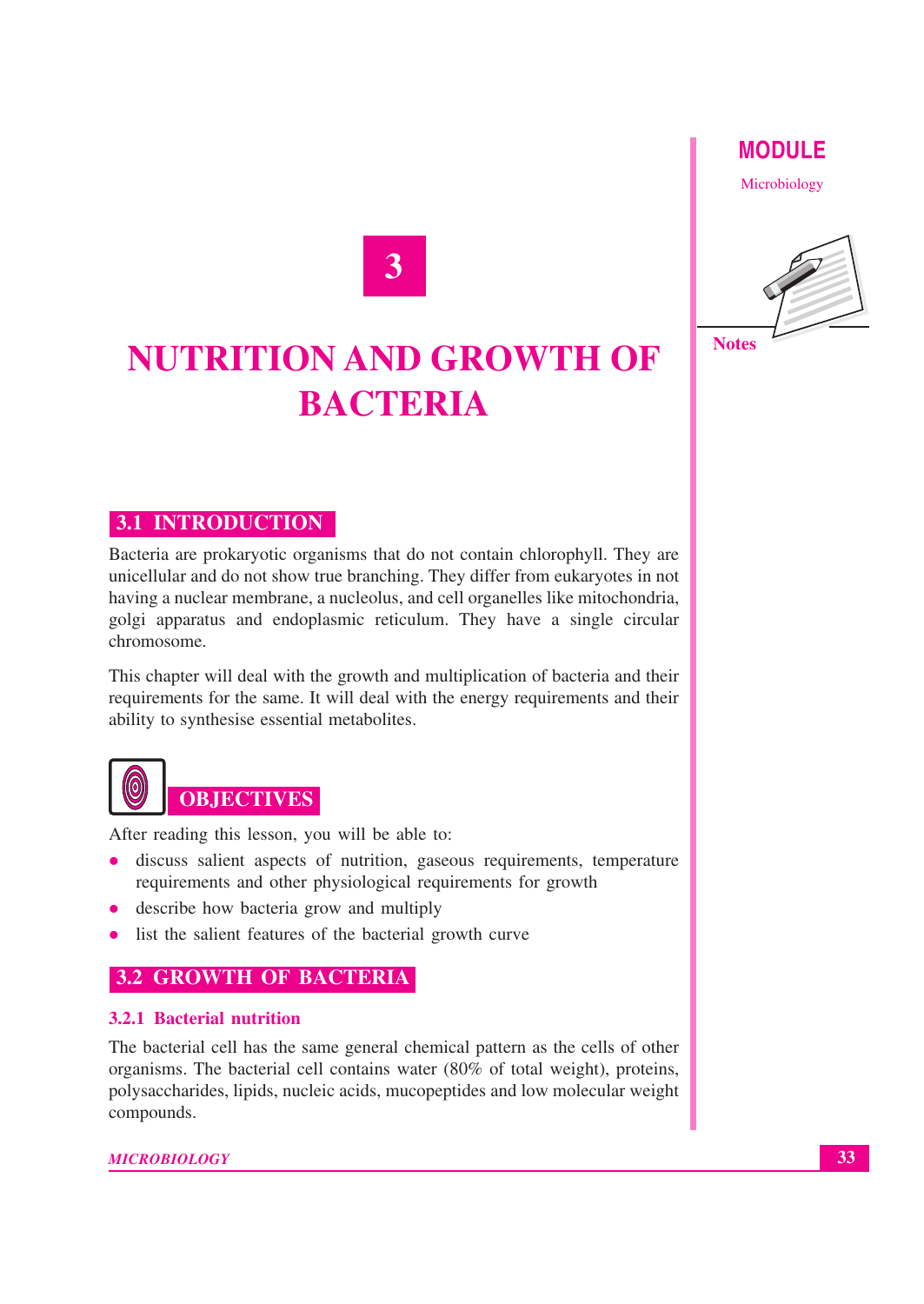### **MODULE Nutrition and Growth of Bacteria**

Microbiology



For growth and nutrition of bacteria, the minimum nutritional requirements are water, a source of carbon, a source of nitrogen and some inorganic salts. Water is the vehicle of entry of all nutrients into the cell and for the elimination of waste products.

Bacteria can be classified nutritionally based on their energy requirements and on their ability to synthesise essential metabolites. Bacteria which derive energy from sunlight are called **phototrophs**. Those that obtain energy from chemical reactions are called **chemotrophs**. Bacteria that can synthesise all their organic compounds are called **autotrophs**. They are able to use atmospheric carbon dioxide and nitrogen. They are capable of independent existence in water and soil. They are of no medical importance. Some bacteria are unable to synthesise their own metabolites. They depend on preformed organic compounds. They are called **heterotrophs**. These bacteria are unable to grow with carbon dioxide as the sole source of carbon. Their nutritional requirements vary widely. Some may require only a single organic substance like glucose. Others may need a large number of different compounds like amino acids, nucleotides, lipids, carbohydrates and coenzymes.

Bacteria require a supply of inorganic salts. They require anions like phosphate and sulphate anions and cations like sodium, potassium, magnesium, iron and calcium. Some ions like cobalt may be required in trace amounts.

Some bacteria require certain organic compounds in minute quantities. These are called **growth factors** or bacterial vitamins. Growth factors are called **essential** when growth does not occur in their absence. **Accessory** growth factors are those which enhance growth without being absolutely necessary for it. In many cases, bacterial vitamins are same as vitamins necessary for nutrition of mammals, for example, B group vitamins – thiamine, riboflavin, pyridoxine, nicotinic acid, folic acid and vitamin B12.

#### **3.2.2 Gaseous Requirements**

Depending on the influence of oxygen on growth and survival, bacteria are divided into **aerobes** and **anaerobes**. Aerobic bacteria require oxygen for growth. They may be **obligate aerobes** or **facultative anaerobes**. **Obligate aerobes** grow only in the presence of oxygen, for eg. Cholera bacillus. **Facultative anaerobes** are ordinarily aerobic but can grow in the absence of oxygen, though less abundantly. Most bacteria of medical importance are facultative anaerobes. **Anaerobic bacteria**, such as clostridia grow in the absence of oxygen. **Obligate anaerobes** may even die on exposure to oxygen. **Microaerophilic** bacteria are those that grow best in the presence of low oxygen tension.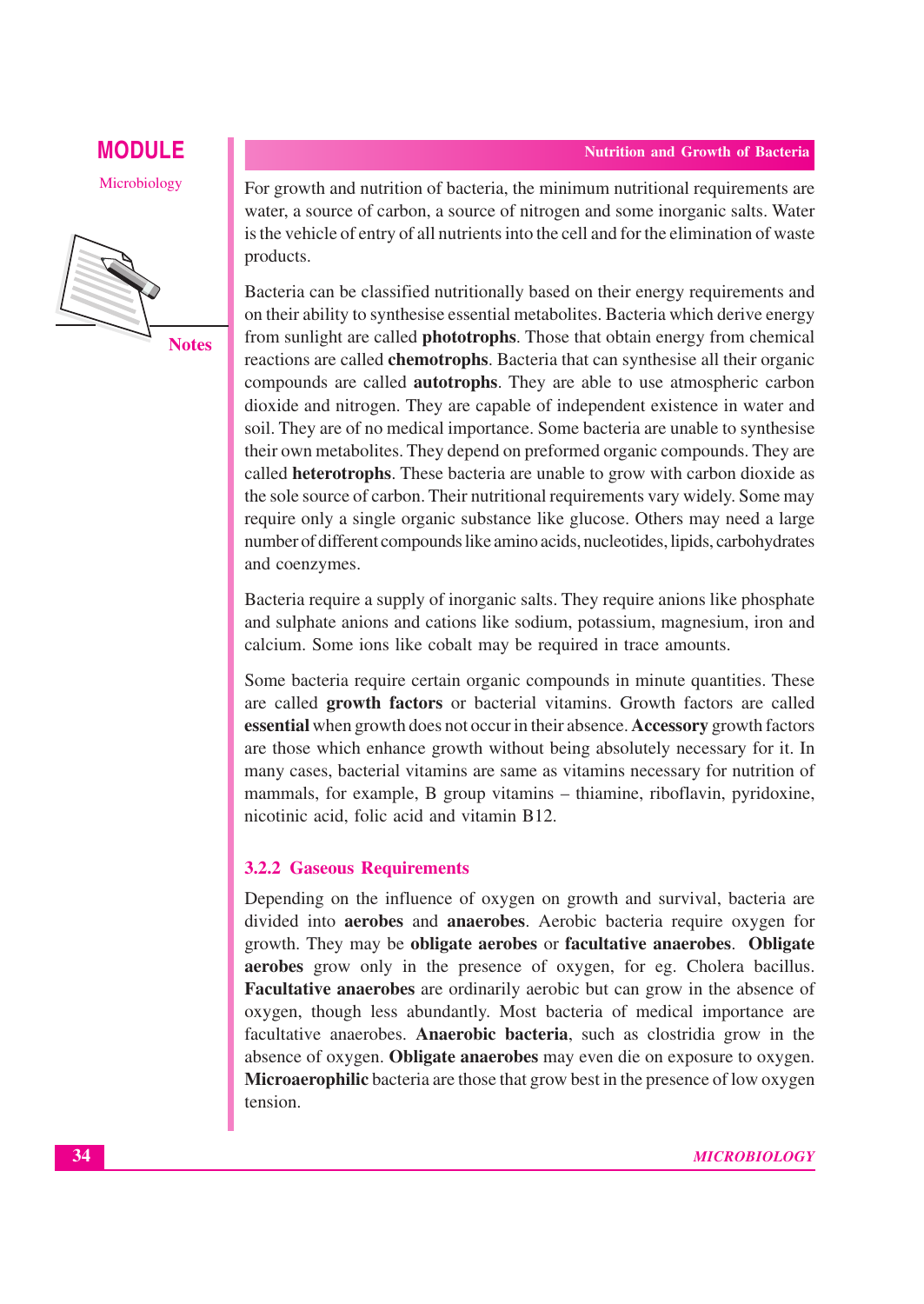#### **Nutrition and Growth of Bacteria**

In case of aerobes, atmospheric oxygen is the final electron acceptor in the process of respiration (aerobic respiration). In this case, the carbon and energy source may be completely oxidised to carbon dioxide and water. Energy is provided by the production of energy-rich phosphate bonds and the conversion of adenosine diphosphate (ADP) to adenosine triphosphate (ATP). This process is called **oxidative phosphorylation**.

Anaerobic bacteria use compounds like nitrates or sulphates instead of oxygen as final electron acceptors in the process of respiration (anaerobic respiration). A more common process used by these bacteria in anaerobic metabolism is **fermentation**. It is defined as the process by which complex organic compounds, such as glucose, are broken down by the action of enzymes into simpler compounds without the use of oxygen. This process leads to the formation of several organic end products such as organic acids and alcohols, as well as of gas (carbon dioxide and hydrogen). For example, *Escherichia coli* ferments glucose with the production of acid and gas. It also ferments lactose. During the process of fermentation, energy-rich phosphate bonds are produced by the introduction of organic phosphate into intermediate metabolites. This process is known as **substrate-level phosphorylation**. The energy-rich phosphate groups so formed are used for conversion of ADP to ATP.

All bacteria require some amounts of carbon dioxide for growth. This is obtained from the atmosphere or from the cellular metabolism of the bacterial cell. Some bacteria like *Brucella abortus* require much higher levels of carbon dioxide (5- 10%) for growth. They are called **capnophilic**.

#### **3.2.3 Temperature Requirements**

Bacteria vary in their requirement of temperature for growth. For each species, there is a **"temperature range"**, and growth does not occur above the maximum or below the minimum of this range. The temperature at which growth occurs best is known as the **"optimum temperature"**. In the case of most pathogenic bacteria, the optimum temperature is 37ºC.

Bacteria which grow best at temperatures of 25-40ºC are called **mesophilic**, for example *Escherichia coli*. **Psychrophilic** bacteria are those that grow best at temperatures below 20ºC. They are soil and water saprophytes and may cause spoilage of refrigerated food. Thermophilic bacteria are those which grow best at high temperatures, 55-80ºC. They may cause spoilage of underprocessed canned food. Some thermophiles, for example *Geobacillus stearothermophilus*, form spores that are highly thermoresistant.

#### **3.2.4 Other physiological Requirements**

Moisture and drying, hydrogen ion concentration, light, osmotic effect and mechanical and sonic stress may also influence the growth and multiplication of bacteria.

### **MODULE**

Microbiology



**Notes**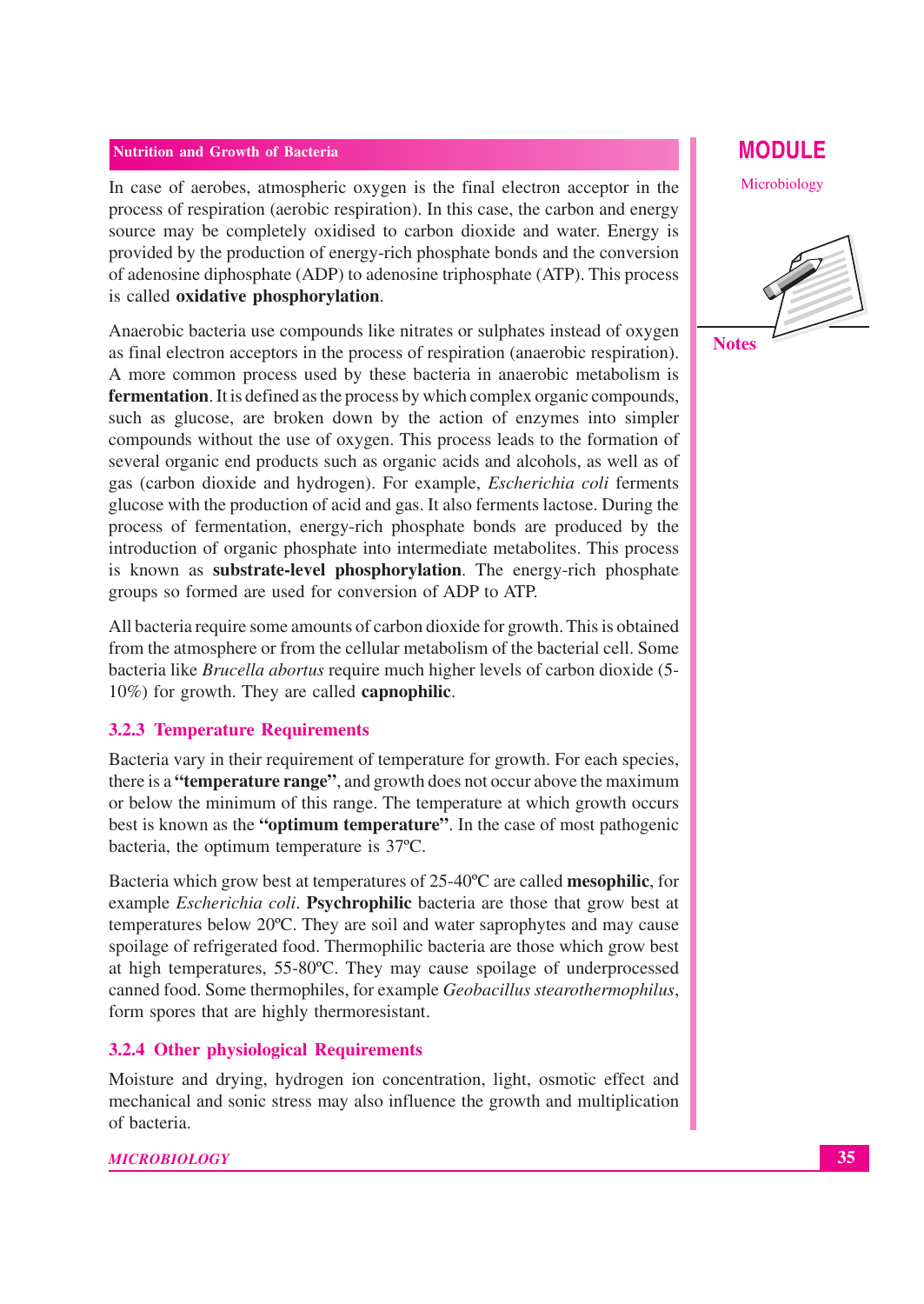Microbiology



#### **3.2.5 Growth and Multiplication of Bacteria**

Bacteria divide by binary fission. When a bacterial cell reaches a certain size, it divides to form two daughter cells. Nuclear division is followed by cell division.

The interval of time between two cell divisions, or the time required for a bacterium to give rise to two daughter cells under optimum conditions, is called the generation time or the population doubling time. In *Escherichia coli* and many other medically important bacteria, the generation time is about 20 minutes. Some bacteria are slow-growing. The generation time in tubercle bacilli is about 20 hours. In lepra bacilli, it is as long as about 20 days.

When bacteria are grown in a vessel of liquid medium, multiplication is arrested after a few cell divisions due to depletion of nutrients or accumulation of toxic products. This is a **batch culture**. By the use of special devices for replenishing nutrients and removing bacterial cells (chemostat or turbidostat), it is possible to maintain a **continuous culture** of bacteria for industrial or research purposes. When bacteria multiply in host tissues, the situation may be intermediate between a batch culture and a continuous culture. The source of nutrients may be inexhaustible but the bacteria have to fight the defence mechanisms of the host. Bacteria growing on solid media (for example blood agar, MacConkey agar) form colonies. Each colony represents a cluster of cells derived from a parent cell. In liquid media, growth is diffuse.

Bacterial growth may be considered at two levels: increase in the size of the bacterial cell and increase in the number of cells. Growth in numbers can be studied by bacterial counts. Two types of bacterial counts can be made: total count and viable count. The total count gives the total number of cells in the sample, irrespective of whether they are living or not. It can be done by various methods, for example direct counting under the microscope using counting chambers. The viable count measures the number of living cells, that is, cells capable of multiplication. Viable counts are obtained by dilution or plating methods. In the dilution method, the suspension, whose cell count is to be determined, is serially diluted. The dilutions are made to the point beyond which unit quantities do not yield growth when inoculated into suitable liquid media. Each dilution is inoculated into the respective tubes containing liquid media. The viable count is statistically evaluated from the number of tubes showing growth. This method is not accurate but is used for the estimation of "presumptive coliform count" in drinking water. The presumptive coliform count is a method of estimating the level of pollution of drinking water. In the plating method, appropriate dilutions are inoculated on solid media, either on the surface of plates or as pour plates. The number of colonies that develop after incubation gives an estimate of the viable count. The method commonly employed is that described by Miles and Misra (1938) in which serial dilutions are dropped on the surface of dried plates and colony counts obtained.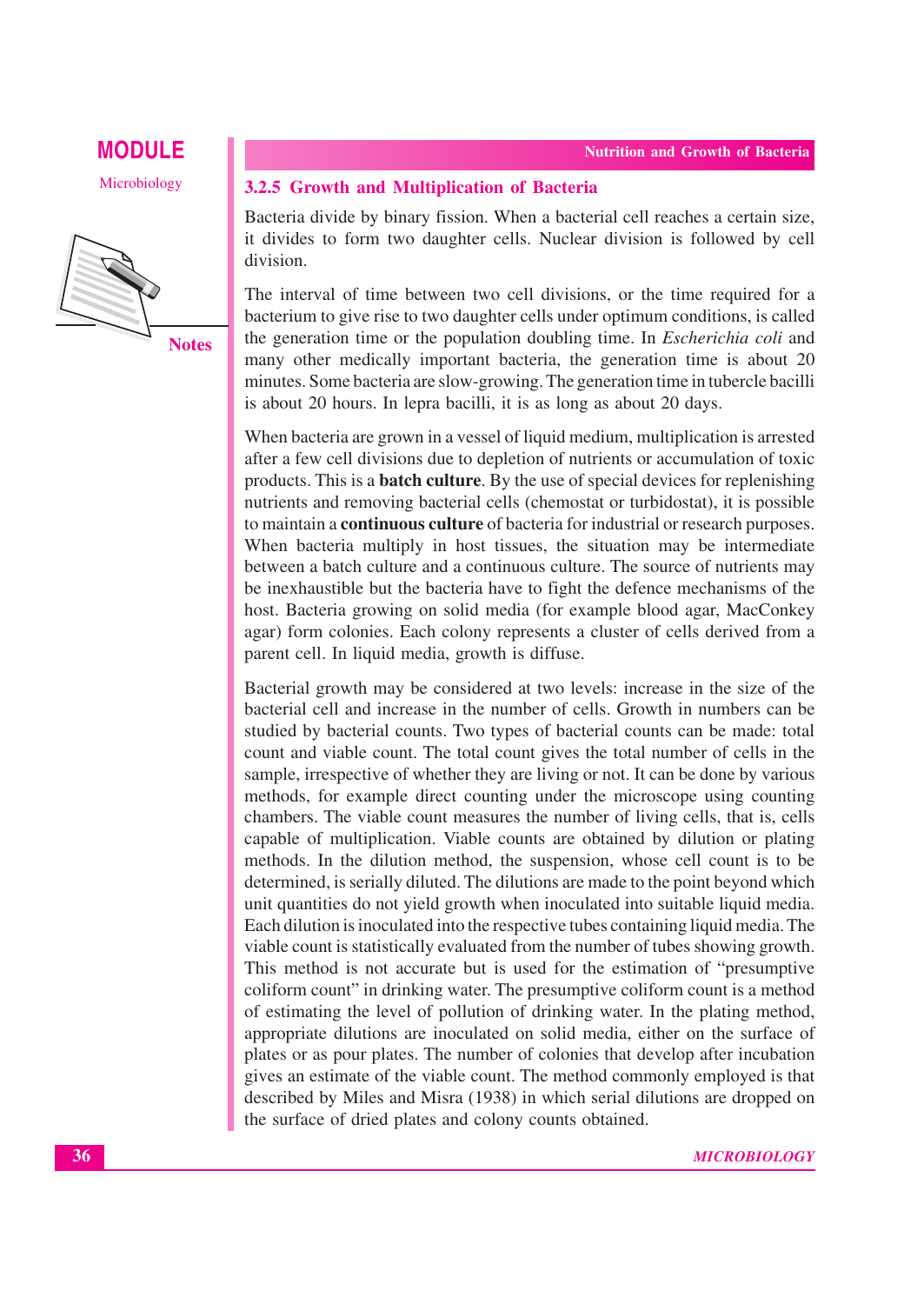#### **Nutrition and Growth of Bacteria**

#### **3.2.6 Bacterial growth curve**

When a bacterium is seeded into a suitable liquid medium and incubated, its growth follows a definite course. If bacterial counts are made at intervals after inoculation and plotted in relation to time, a growth curve is obtained. The curve shows the following phases:

**Lag phase:** Immediately following the seeding of a culture medium, there is no appreciable increase in number, though there may be an increase in the size of the cells. This initial period is the time required for adaptation to the new environment. The necessary enzymes and metabolic intermediates are built up in adequate quantities for multiplication to proceed. The maximum cell size is obtained towards the end of lag phase. The duration of the lag phase varies with the species, size of the inoculum, nature of the culture medium and environmental factors such as temperature.

**Log (logarithmic) or exponential phase:** Following the lag phase, the cells start dividing and their numbers increase exponentially or by geometric progression with time. If the logarithm of the viable count is plotted against time, a straight line will be obtained. In this phase, cells are smaller and stain uniformly.

**Stationary phase:** After a varying period of exponential growth, cell division stops due to depletion of nutrients and accumulation of toxic products. The number of new cells formed is just enough to replace the number of cells that die. Equilibrium exists between the dying cells and the newly formed cells. So, the viable count remains stationary. In this phase, cells are frequently gram variable and show irregular staining. Sporulation occurs at this stage.

**Phase of decline:** This is the phase when the population decreases due to cell death. Besides nutritional exhaustion and toxic accumulation, cel death may also be caused by autolytic enzymes.

# **INTEXT QUESTIONS 3.1**

- 1. Bacteria that can synthesise all their organic compounds are called:
	- A. Phototrophs B. Chemotrophs
	- C. Autotrophs D. heterotrophs
- 2. Organisms that are ordinarily aerobic but can grow in the absence of oxygen are called:
	-
	- A. Aerobes B. Facultative anaerobes
	- C. Anaerobes D. Obligate anaerobes

#### *MICROBIOLOGY*

**MODULE**

Microbiology



**Notes**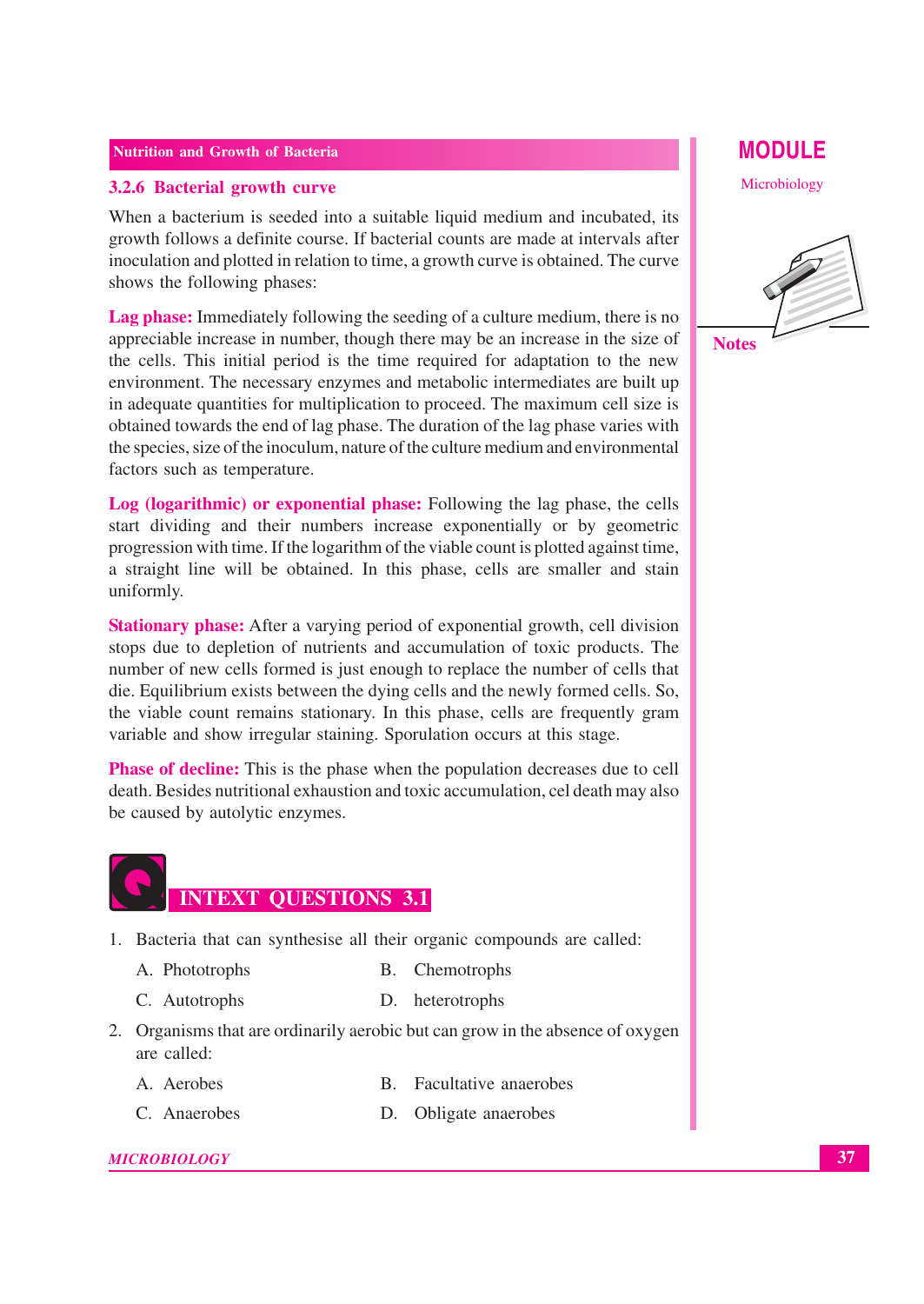Microbiology



- 3. The process by which complex organic compounds, such as glucose, are broken down by the action of enzymes into simpler compounds without the use of oxygen is called:
	-
	- A. Fermentation B. Substrate-level phosphorylation
	- C. Oxidative phosphorylation D. Photosynthesis
- 4. Organisms which are mesophilic grow at:
	- A. Temperature of 0-20°C B. Temperature of 50-60°C.
	- C. Temperature of  $25{\text -}40^{\circ}\text{C}$  D. Concentration of  $5{\text -}10\%$  CO<sub>2</sub>
- 5. In the bacterial growth curve, the phase in which there is an exponential increase in the number of cells is:
	- A. Lag phase B. Log phase
	- C. Stationary phase D. Phase of decline

## **WHAT YOU HAVE LEARNT**

- Bacteria are unicellular organisms (prokaryotes) which lack nuclear membrane, nucleolus and other cell organelles like mitochondria, endoplasmic reticulum and golgi apparatus.
- Bacterial cell contains water (80% of total weight), proteins, polysaccharides, lipids, nucleic acids, mucopeptides and low molecular weight compounds.
- For growth and multiplication of bacteria, the mimimal nutritional requirements are water, a source of carbon, a source of nitrogen and some inorganic salts.
- z **Phototrophs** are bacteria that derive energy from sunlight while **chemotrophs** derive theirs from chemical reactions.
- **Autotrophs** are bacteria that synthesise all their organic compounds while heterotrophs are unable to do so.
- Heterotrophs depend on preformed organic compounds.
- **Aerobic** bacteria require oxygen for growth and may be obligate aerobes or facultative anaerobes.
- **Obligate aerobes** grow only in the presence of oxygen.
- Facultative anaerobes grow in the presence or absence of oxygen.
- Anaerobic bacteria grow in the absence of oxygen.
- **Obligate anaerobes** may even die on exposure to oxygen.
- **Microaerophilic** bacteria grow best in the presence of low oxygen tension.